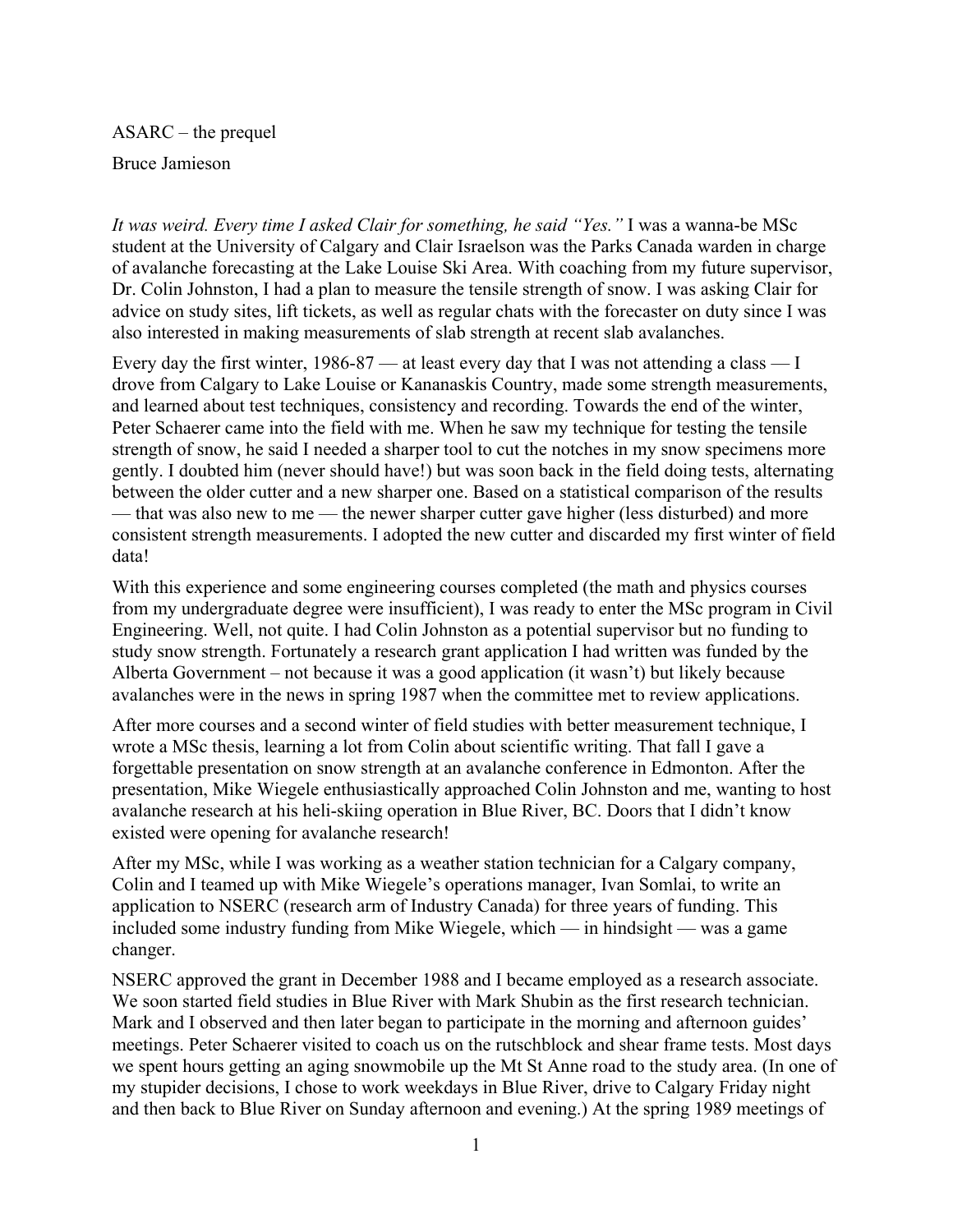the Canadian Avalanche Association, I presented first results from field studies with the rutschblock test — which later resulted in the nickname, Reverend Rutschblock.

The next winter, Colani Bezzola from Canadian Mountain Holidays (CMH) approached Colin and me, asking if there would be a role for CMH in the research program. Well, yes! Initially CMH, and then the association of helicopter and snowcat operators began to contribute funds and advice.

In spring 1992, Colin and I wrote an application to NSERC with financial support from Mike Wiegele, the Canadian Avalanche Association, and the helicopter and snowcat skiing operators. When the avalanche community heard the words "avalanche research" and "field studies," they stepped up to the plate. Soon avalanche researchers from other countries were remarking on the participation of industry in Canadian avalanche research.

The main research objective of this proposal was to track persistent weak layers with profiles, shear frame and rutschblock tests. The term "persistent weak layer" was new and starting to replace "old snow instability". In addition to continuous field studies in Blue River and at CMH Bobby Burns, weekly observations were planned at Jasper, Yoho, Banff and Glacier National Parks as well as at the BC highways operation at Kootenay Pass. Each of these operations was to observe a weekly profile and do a couple of rutschblock tests on a study slope. I was to visit each operation once per month. It was a demanding schedule requiring widespread field supervision — with which I had limited experience — and way too much driving! When NSERC and others reviewed the proposal in August 1992, they identified one major weakness: no graduate students! The application deadline for graduate school had passed but Colin Johnston worked some supervisory magic and I became a PhD student. That included taking more graduate engineering courses. What I needed was a course in time management!

I struggled to supervise two technicians in Blue River and rotating technicians and volunteers in the Bobby Burns (Colani Bezzola organized the volunteers), and make monthly visits to the national parks and Kootenay Pass. (Also I had been elected CAA president in spring 1992, but it was too much for me. CAA board members Jack Bennetto, Colani Bezzola and Dan MacDonald frequently filled the gaps until I stepped down in 1995).

At the field stations in the Bobby Burns and Blue River, we were tracking persistent weak layers and developing new techniques. Perhaps more importantly, an assortment of avalanche practitioners (too many to name) were working for the research program, spending a winter or two with their heads and hands in the snow, and discussing their results twice a day with guides. Many of those practitioners are now guiding, forecasting or managing avalanche operations. The integration of research with operations worked so well thanks to the commitment of managers and operational staff at Mike Wiegele and CMH heliskiing, as well as the patience of the support staff for oddball researchers.

Throughout the winter of 1993, '94 and '95, it was the remarkable people and field work that kept me going. I'd roll into a cheap hotel in a small wet BC town, get some sleep, usually meet the field staff for a big breakfast and too much coffee, then ski tour, sled or fly to treeline. There we would observe snow profiles and test the snowpack, and talk about weak layers, slabs and avalanches, before skiing down to the road. I was learning from the mountain snowpack and many remarkable guides, forecasters and technicians.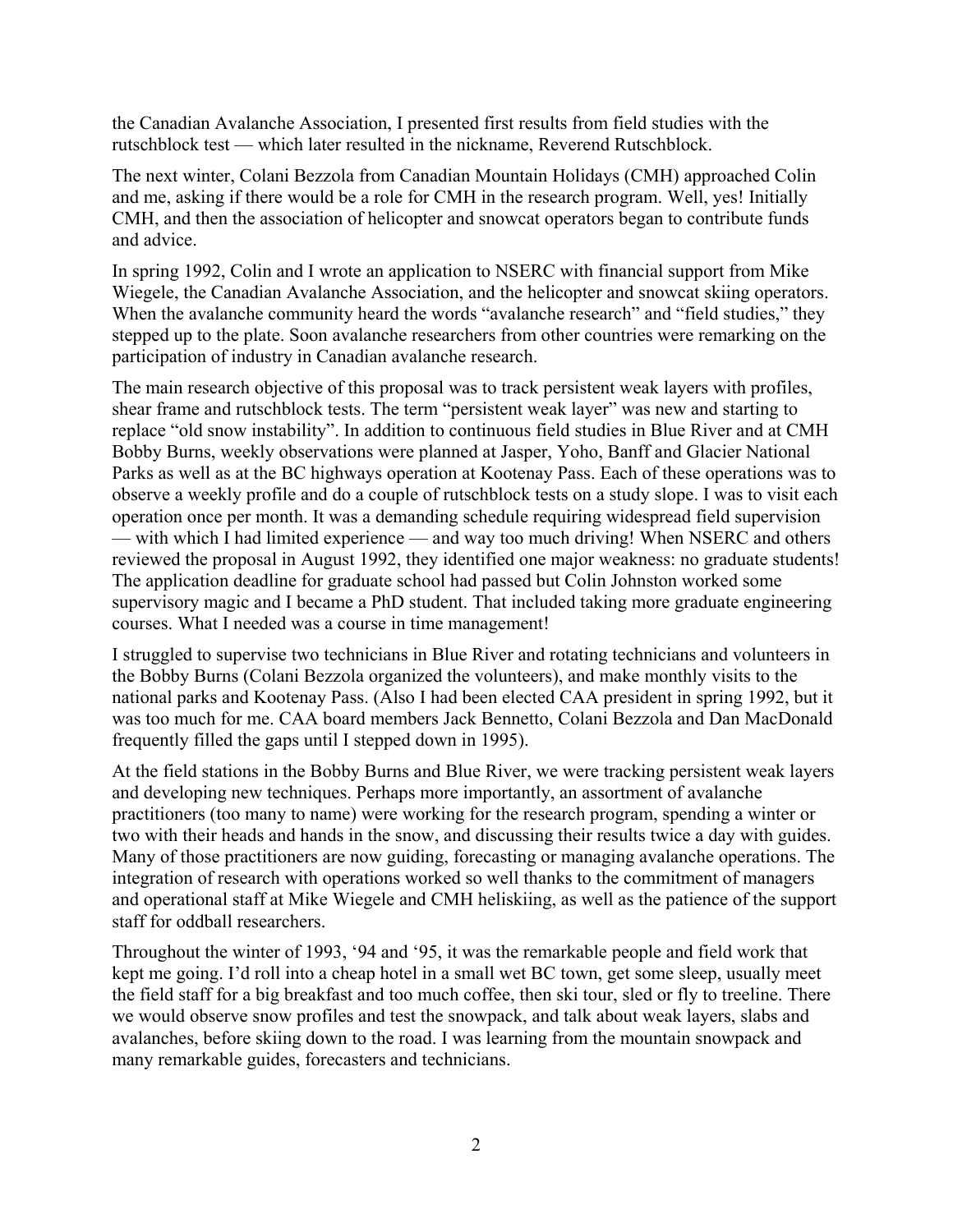I recall one snowy day at Kootenay Pass with Will Geary. We were at a treeline study slope doing rutschblock tests. In the afternoon the snowfall picked up. Willy became eager to patrol the highway and check on a particular path that was "loading up." I didn't see anything critical in our tests and started yet another rutschblock test. Then I heard Willy snap into his bindings and say "I gotta go." His experience with the local weather and terrain trumped the results of a few closely spaced rutschblock tests. The patrol from the highway, looking up through the snowfall into the start zones, was the appropriate scale for observations and a decision about closing the highway. Although I considered myself a practitioner with experience at two ski areas, these field days in many snowpack conditions with experienced practitioners from diverse operations were shaping my outlook and the research program.

Doors were opening internationally as well. During a visit to Alta, I stayed at the famous Lower Guard Station with Binx Sandahl and Duane Bowles. They shared amazing stories about avalanches and explosive control in the Little Cottonwood Canyon. During dinner one evening, Rod Newcomb dropped in, and the remarkable tales about avalanches shifted to Wyoming. Throughout this visit, I wasn't allowed to pay for a lift ticket or a beer, largely because Mike Wiegele had "made a few phone calls". I also met with Peter Lev and Bruce Tremper, who talked about forecasting and its challenges. Tremper drove me to the Salt Lake airport. When I confessed to having forgotten my passport, he was worried that this poor Canadian graduate student wouldn't be leaving Utah!

In the spring of 1992, I was back in Utah for a small conference at Alta, mostly to celebrate the retirement of Ed LaChapelle and Binx Sandahl. Ron Perla spoke about the questions for avalanche research, one of which was the need for a "slab bug" that could be tossed onto the start zone, where it would detect the onset of instability. Twenty-three years later, small interconnected geophones are finally close to meeting Ron's vision.

The results from winters of 1993 to 1995 included tracking persistent weak layers, refinement of the rutschblock test and the shear frame stability index for skier triggering as well as the first arrays of rutschblock tests. Looking back at the presentations from these years, it was clear that the conversations with practitioners had us thinking about a couple of questions:

- The variability in snowpack tests on a slope which we were excited to have mapped on a few slopes — wasn't telling us much about the variations in stability between different aspects and different drainages, which was important to the decisions of lead guides and forecasters.
- There was an important difference between a fracture starting in a weak layer under a skier and that fracture propagating away from the skier. The appearance of the fracture, sometimes called fast or slow, clean or dirty (which later evolved into fracture character) was telling us something about the potential for fractures to propagate.

These were formative years for what would later be called the ASARC program. Practitioners were sharing their experience and observations; the Canadian avalanche community was providing logistical and financial support; and international avalanche researchers were taking note of the remarkable collaboration between industry, government and university researchers.

In the sequel to this prequel, I'll talk more about the growth of the ASARC program and collaborations that made it work.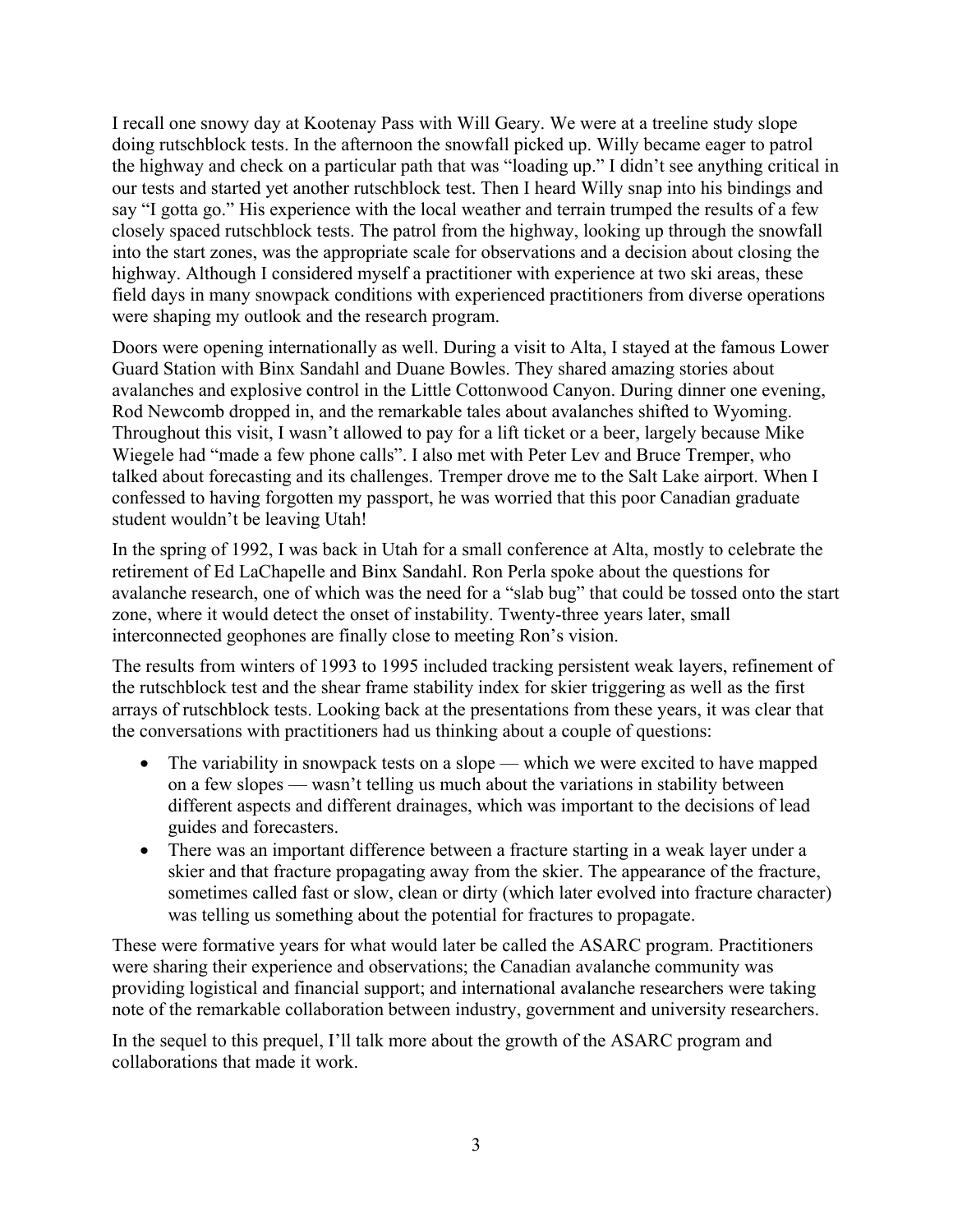\*\* The following two figures are not cited in the text. I suggest they simply be placed with the text "newspaper style".



Peter Schaerer demonstrates a Swiss rutschblock test during one of his early visits. Bruce Jamieson photo.



An array of rutchblock tests on a weak layer of surface hoar from 1991. Mark Shubin and Bruce made the third row of tests after the photo was taken. Note that a single test in the top left part of the array gives a misleading indication about local stability. Bruce Jamieson photo.